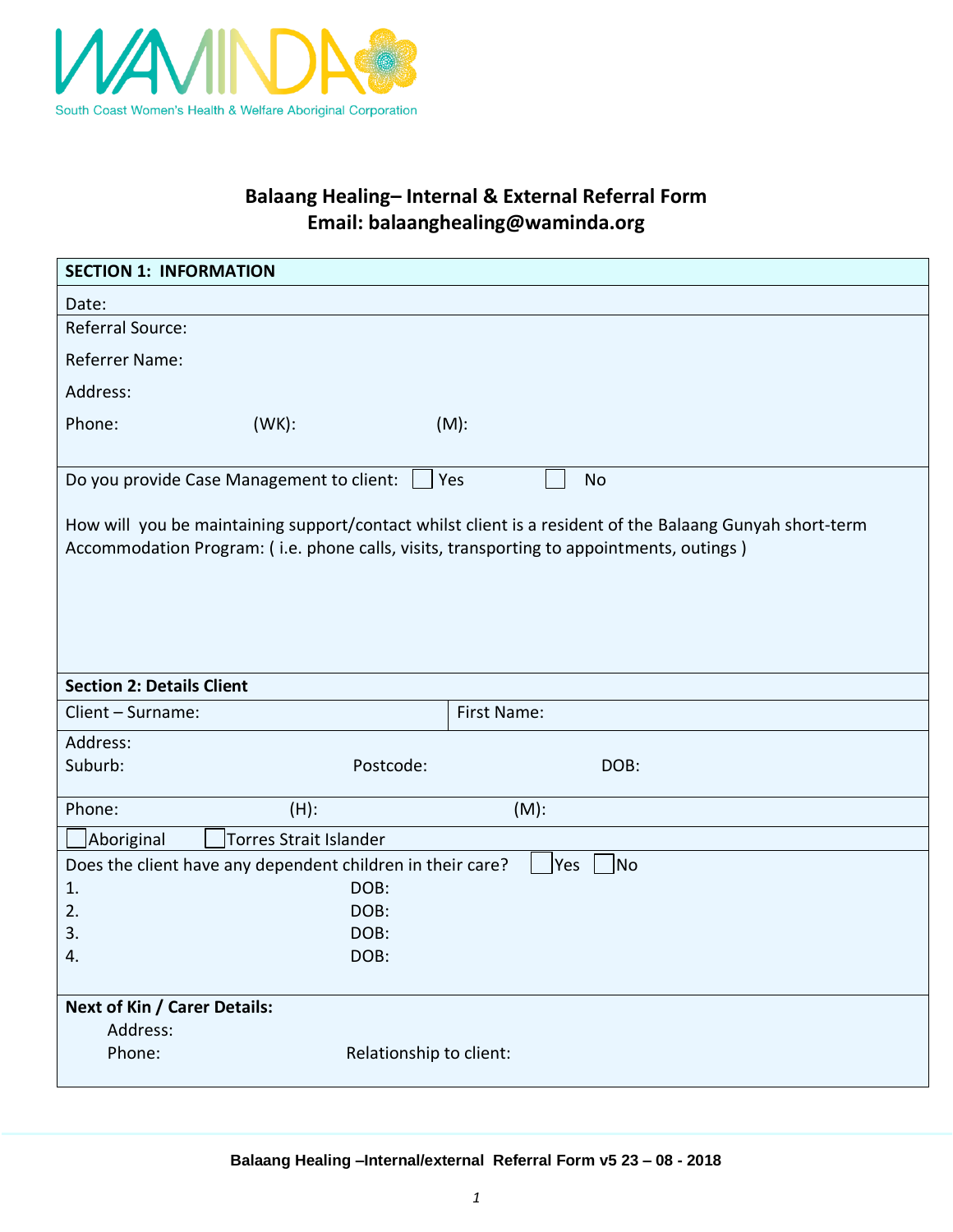

| <b>SECTION 1: INFORMATION</b>                                                        |
|--------------------------------------------------------------------------------------|
| <b>Reason for referral to Balaang Healing?</b>                                       |
| Respite - Day / Overnight                                                            |
| <b>Recreational Support</b>                                                          |
| Therapeutic support                                                                  |
| Groups / Art / Educational                                                           |
| Independent Living Skills                                                            |
| <b>Cultural Activities</b>                                                           |
|                                                                                      |
| Has client been assessed with a mental illness?<br><b>No</b><br>Yes                  |
| <b>Primary Diagnosis:</b>                                                            |
|                                                                                      |
|                                                                                      |
| <b>Additional Diagnosis:</b><br>Current Mental Health Care Plan   Yes<br><b>No</b>   |
|                                                                                      |
| Has client been hospitalised in the past 4 weeks. $\Box$ Yes<br>$ $ No               |
| Medical Practitioner:<br>Phone:                                                      |
| Address:                                                                             |
| $\Box$ Psychologist:<br>Phone:                                                       |
| Address:                                                                             |
| SEIAMHS or CAMHS: Case Manager:<br>Phone:                                            |
| Address:                                                                             |
|                                                                                      |
| Does client have any other medical conditions or legal issues we should be aware of: |
|                                                                                      |
|                                                                                      |
|                                                                                      |
|                                                                                      |
| <b>Current Medication:</b>                                                           |
|                                                                                      |
|                                                                                      |
|                                                                                      |
| Summary of current daily living skills and support needs:                            |
|                                                                                      |
|                                                                                      |
|                                                                                      |